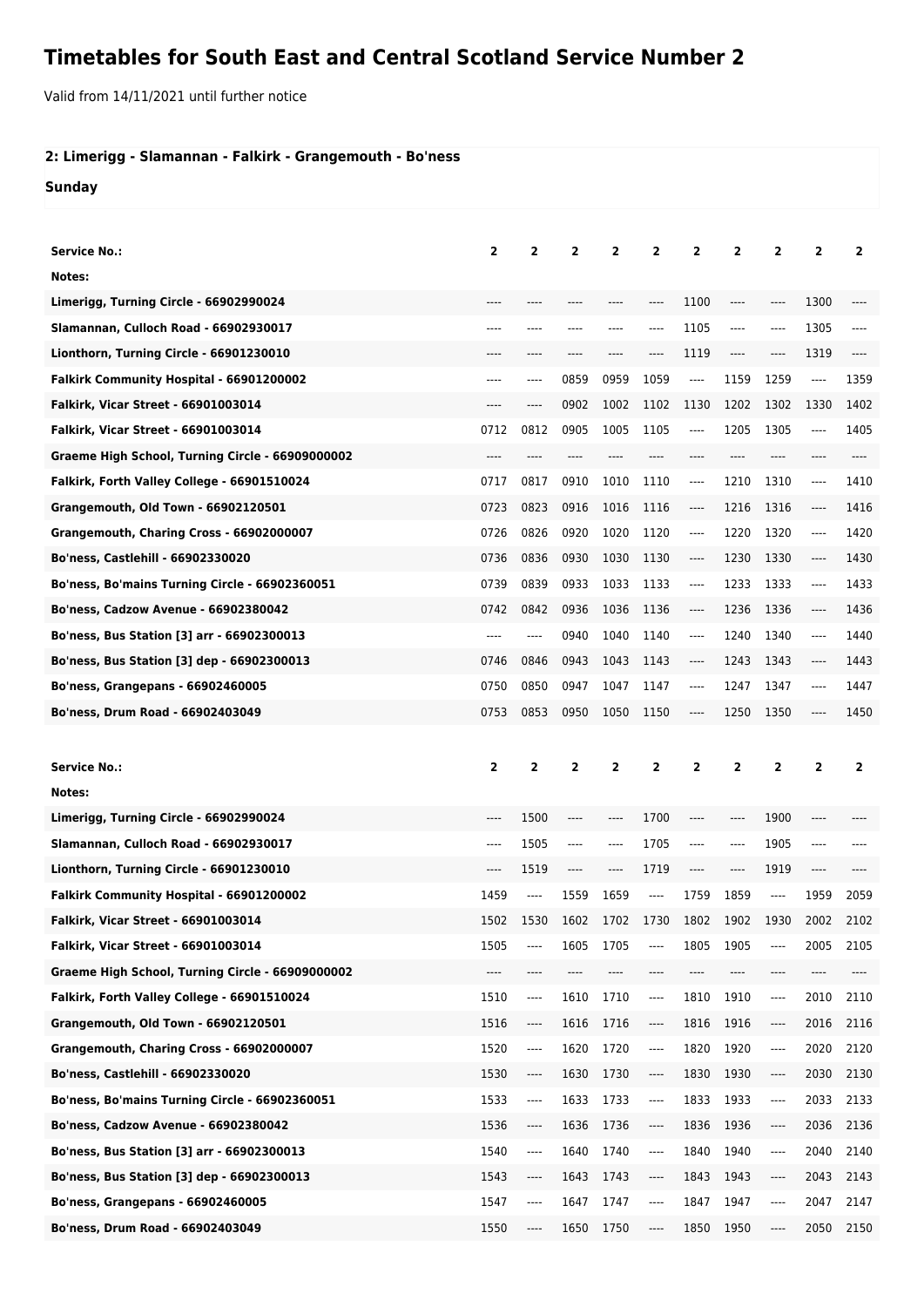| <b>Service No.:</b>                              | $\overline{2}$ |
|--------------------------------------------------|----------------|
| Notes:                                           | <b>NXH</b>     |
| Limerigg, Turning Circle - 66902990024           | ----           |
| Slamannan, Culloch Road - 66902930017            | $---$          |
| Lionthorn, Turning Circle - 66901230010          | $---$          |
| Falkirk Community Hospital - 66901200002         | 2159           |
| Falkirk, Vicar Street - 66901003014              | 2202           |
| Falkirk, Vicar Street - 66901003014              | 2205           |
| Graeme High School, Turning Circle - 66909000002 | $---$          |
| Falkirk, Forth Valley College - 66901510024      | 2210           |
| Grangemouth, Old Town - 66902120501              | 2216           |
| Grangemouth, Charing Cross - 66902000007         | 2220           |
| Bo'ness, Castlehill - 66902330020                | 2230           |
| Bo'ness, Bo'mains Turning Circle - 66902360051   | 2233           |
| Bo'ness, Cadzow Avenue - 66902380042             | 2236           |
| Bo'ness, Bus Station [3] arr - 66902300013       | 2240           |
| Bo'ness, Bus Station [3] dep - 66902300013       | 2243           |
| Bo'ness, Grangepans - 66902460005                | 2247           |
| Bo'ness, Drum Road - 66902403049                 | 2250           |
|                                                  |                |

**NXH** On 24 and 31 December this journey will not operate

## **2: Bo'ness - Grangemouth - Falkirk - Slamannan - Limerigg**

## **Sunday**

| <b>Service No.:</b>                              | $\overline{2}$ | 2    | 2     | 2    | $\overline{2}$ | $\overline{2}$                | $\overline{2}$ | $\overline{2}$ | $\overline{2}$ | $\overline{2}$ |
|--------------------------------------------------|----------------|------|-------|------|----------------|-------------------------------|----------------|----------------|----------------|----------------|
| Notes:                                           |                |      |       |      |                |                               |                |                |                |                |
| Bo'ness, Drum Road - 66902403049                 | 0755           | 0855 | ----  | 0955 | 1055           | ----                          | 1155           | 1255           |                | 1355           |
| Bo'ness, Hadrian Way - 66902400026               | 0758           | 0858 | ----  | 0958 | 1058           | $\cdots$                      | 1158           | 1258           | ----           | 1358           |
| Bo'ness, Cowdenhill Road - 66902460006           | 0802           | 0902 | ----  | 1002 | 1102           | $\hspace{1.5cm} \textbf{---}$ | 1202           | 1302           | $---$          | 1402           |
| Bo'ness, Bus Station arr - 66902300014           | 0806           | 0906 | ----  | 1006 | 1106           | $---$                         | 1206           | 1306           | ----           | 1406           |
| <b>Bo'ness, Bus Station dep - 66902300014</b>    | 0810           | 0910 | ----  | 1010 | 1110           | $---$                         | 1210           | 1310           | ----           | 1410           |
| Bo'ness, Cadzow Avenue - 66902380041             | 0815           | 0915 | ----  | 1015 | 1115           | $---$                         | 1215           | 1315           | $---$          | 1415           |
| Bo'ness, Bo'mains Turning Circle - 66902360051   | 0818           | 0918 | ----  | 1018 | 1118           | $\hspace{1.5cm} \textbf{---}$ | 1218           | 1318           | ----           | 1418           |
| Bo'ness, Castlehill - 66902330021                | 0820           | 0920 | ----  | 1020 | 1120           | ----                          | 1220           | 1320           | ----           | 1420           |
| Grangemouth, Charing Cross - 66902000008         | 0831           | 0931 | ----  | 1031 | 1131           | ----                          | 1231           | 1331           |                | 1431           |
| Grangemouth, Old Town - 66902120502              | 0837           | 0937 | ----  | 1037 | 1137           | $---$                         | 1237           | 1337           |                | 1437           |
| Falkirk, Forth Valley College - 66901510025      | 0841           | 0941 | ----  | 1041 | 1141           | $\hspace{1.5cm} \textbf{---}$ | 1241           | 1341           |                | 1441           |
| Graeme High School, Turning Circle - 66909000002 | ----           | ---- |       |      |                | ----                          |                |                |                |                |
| Falkirk, Upper Newmarket St [2] - 66901001019    | 0847           | 0947 | $---$ | 1047 | 1147           | $---$                         | 1247           | 1347           | ----           | 1447           |
| Falkirk, Upper Newmarket St [2] - 66901001019    | 0848           | 0948 | 1031  | 1048 | 1148           | 1231                          | 1248           | 1348           | 1431           | 1448           |
| Falkirk Community Hospital - 66901200002         | 0853           | 0953 | ----  | 1053 | 1153           | $---$                         | 1253           | 1353           | $---$          | 1453           |
| Lionthorn, Turning Circle - 66901230010          | ----           |      | 1040  | ---- |                | 1240                          | $---$          |                | 1440           |                |
| Slamannan, Culloch Road - 66902930018            | ----           | ---- | 1053  | ---- | ----           | 1253                          | $---$          | $---$          | 1453           |                |
| Limerigg, Turning Circle - 66902990024           | ----           | ---- | 1058  | ---- | ----           | 1258                          | ----           | ----           | 1458           |                |